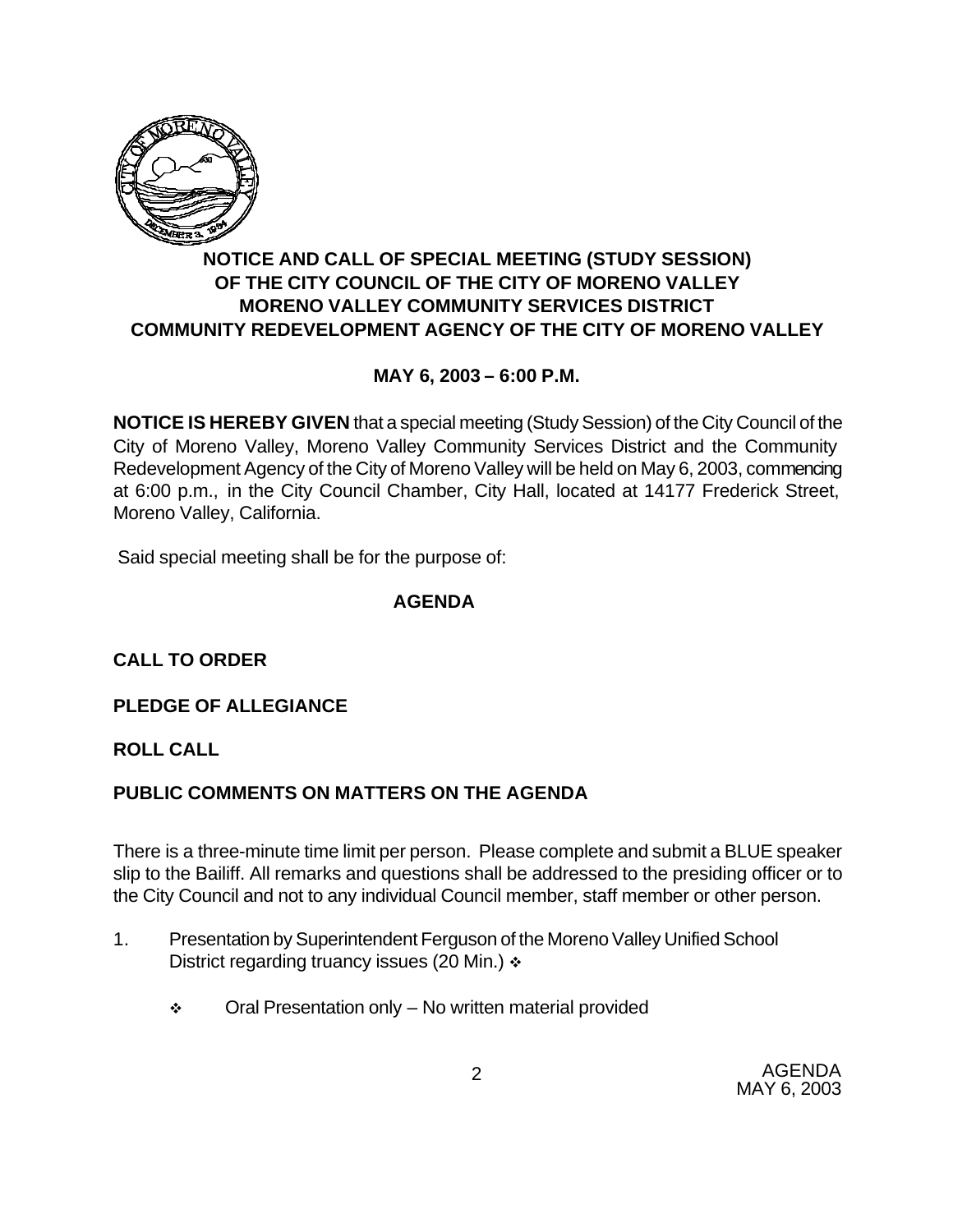### **CLOSED SESSION**

A Closed Session of the City Council of the City of Moreno Valley will be held in the Finance Conference Room, Second floor, City Hall. The City Council will meet in Closed Session to confer with its legal counsel regarding the following matter(s) and any additional matter(s) publicly and orally announced by the City Attorney in the Council Chamber at the time of convening the Closed Session. The Closed Session will be held pursuant to Government Code:

## **PUBLIC COMMENTS ON MATTERS ON THE AGENDA OR NOT ON THE CLOSED SESSION AGENDA UNDER THE JURISDICTION OF THE CITY COUNCIL**

There is a three-minute time limit per person. Please complete and submit a BLUE speaker slip to the City Clerk. All remarks and questions shall be addressed to the presiding officer or to the City Council and not to any individual Council member, staff member or other person.

The Closed Session will be held pursuant to Government Code:

1) SECTION 54956.9(a) – CONFERENCE WITH LEGAL COUNSEL – EXISTING **LITIGATION** 

| a)           | Case:<br>Court:<br>Case No.: | Helen Reilly v. City of Moreno Valley, et. al.<br><b>Riverside Superior Court</b><br><b>RIC 366748</b>                                                                           |
|--------------|------------------------------|----------------------------------------------------------------------------------------------------------------------------------------------------------------------------------|
| b)           | Case:<br>Court:<br>Case No.: | Myla Bonzon, et. al. v. City of Moreno Valley<br>Superior Court - Citrus District<br>03C0090                                                                                     |
| $\mathsf{C}$ | Case:<br>Court:              | Leaders in Community Alternatives, Inc. v. City of Moreno<br>Valley, et. al.,<br>United States District Court, Central District of California<br>Case No.: EDCV-02-1207 VAP SGLx |
| d)           | Case:<br>Court:<br>Case No.: | ADAD LLC v. City of Moreno Valley, et. al.<br><b>Riverside Superior Court</b><br><b>RIC 374644</b>                                                                               |
| e)           | Case:<br>Court:              | W.B. Walton v. City of Moreno Valley, et. al.<br><b>Riverside Superior Court</b>                                                                                                 |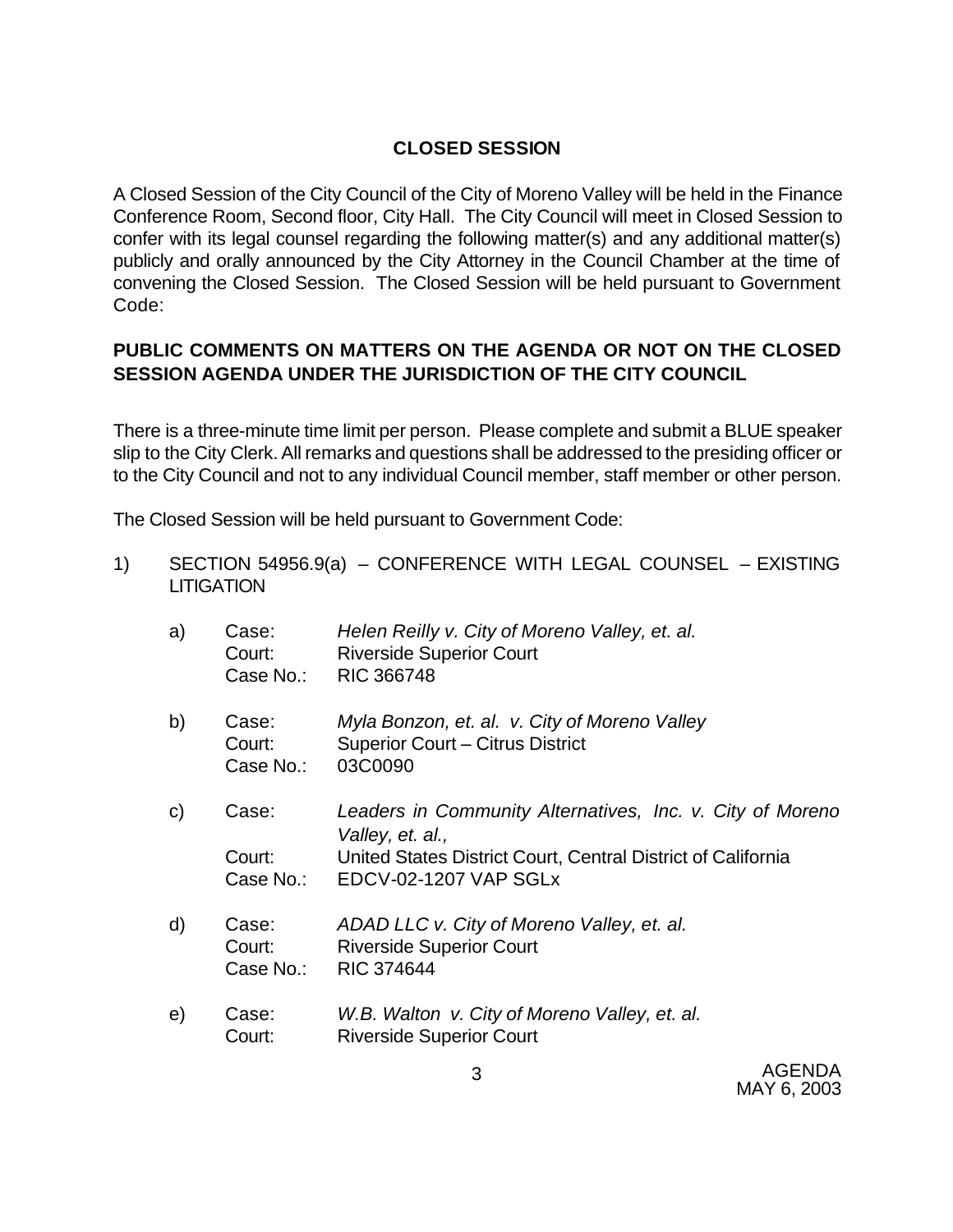Case No.: RIC 377795

- f) Case: *Clarendon National Insurance Company v. Eastern Municipal Water District, et. al* Court: Riverside Superior Court Case No.: RIC 381325
- g) Case: *Sierra Lathing, Inc. v. City of Moreno Valley, et. al.* Court: Riverside Superior Court Case No.: RIC 281662
- h) Case: *Lockheed Martin Corporation v. RCHCA, et. al.* Court: U.S. District Court Central District of California Eastern Division Case No.: EDCV 97-0051 RT (Vap)
- i) Case: *Efrain Garcia v. City of Moreno Valley* Court: United States District Court Case No.: EDCV 99-0310 RT (VAPx)
- j) Case: *City of Moreno Valley v. Karen Smith Schuler, Marvin Schuler* Court: Riverside Superior Court Case No.: RIC 378953
- k) Case: *City of Moreno Valley v. David Lerma* Court: Riverside Superior Court Case No.: RIC 346259
- l) Case: *Leaders in Community Alternatives, Inc. v. City of Moreno Valley, et. al.,* Court: United States District Court, Central District of California Case No.: EDCV-02-1207 VAP SGLx
- m) Case: *Moreno Valley Community Services District, a Public Body Corporate and Politic v. Marlee Enterprises, Inc., Lee Jacobsen* Court: Riverside Superior Court Case No.: RIC 381261
- 2) SECTION 54956.9(b)(1) CONFERENCE WITH LEGAL COUNSEL SIGNIFICANT EXPOSURE TO LITIGATION Number of Cases: 3